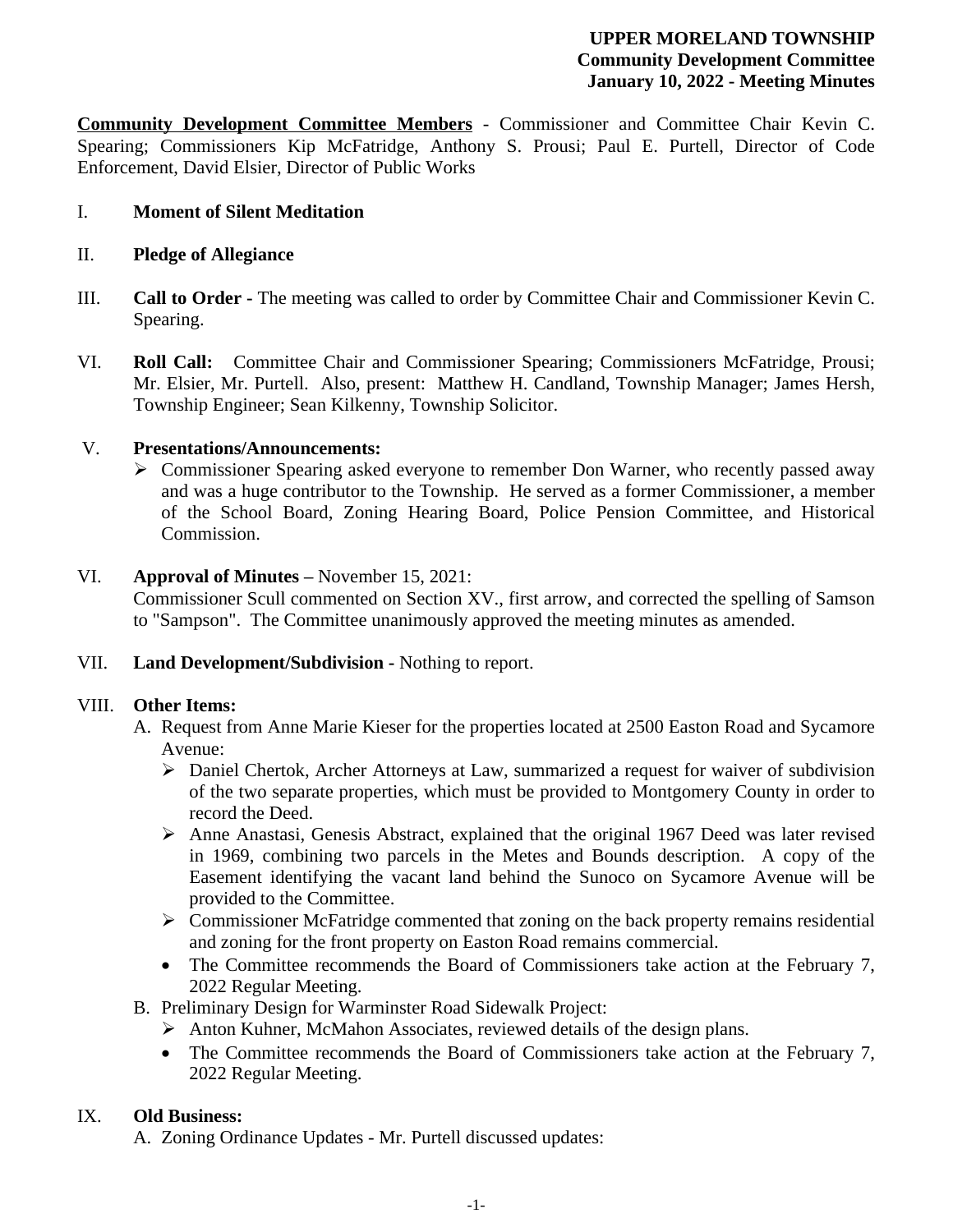- $\triangleright$  The Committee discussed consolidation of the current O-Office, C1 and C2-Commercial Districts, and items concerning greenspace/common gathering open space, driveways, sidewalks and parking areas.
- The Committee will continue a discussion at the February 14, 2022 Community Development Committee Meeting.
- B. Update on Carson Simpson Farm Streambank Stabilization Project James Hersh, Gilmore & Associates, provided updates:
	- $\triangleright$  A Department of Environmental Protection (DEP) permit was submitted. Next steps include preparation of an Easement Agreement with Carson Simpson Farm and posting specifications and documents out for bid, before construction can begin in the spring.
	- $\triangleright$  Reassured with Pat Stasio, Director of Parks and Recreation, that the project should have no interference with the County's Master Trail work.
- XI. **New Business** Nothing to report.

#### XII. **Acceptance and Approval of the following monthly reports for November and December 2021:**

- A. Code Enforcement Department Reports Mr. Purtell discussed the following:
	- $\triangleright$  The Department continues to be very active with the processing of permits and construction projects, despite the Covid pandemic.
- B. Public Works Department Report and Recycling Report Mr. Elsier discussed the following:
	- Details from the recycling bids were discussed. Municipal Solid Waste (MSW) presented studies recommending that the Consortium accept a 7-year contract with Republic Services, and establishing a Recycling Authority, which can apply for grants to assist with the purchase of transfer trailers.
	- $\triangleright$  Neighboring municipalities currently prefer to utilize single-stream trucks.
	- $\triangleright$  Republic Services will provide recycling education for public presentations in communities and schools.
	- The Committee recommends the Board of Commissioners take action on a resolution at a future Regular Meeting.
- C. Engineer's Report Nothing further to report.
- D. Landscape Architect's Report Nothing further to report.
- E. Traffic Engineer's Report Anton Kuhner, McMahon Associates discussed the following:
	- Warminster Road Bridge project was awarded to Allen Myers and a schedule will be obtained during the preconstruction meeting next week. Commissioner Spearing noted that Davisville Road cannot be paved while Warminster Road is closed.
	- $\triangleright$  The 611 Bridge over the Turnpike is awaiting results in March-April from the PennDOT Multi-modal grant application. An Agreement is also being worked through with the Department of Community and Economic Development.
	- $\triangleright$  Further follow up will be provided on the proposed improvements to Moreland Avenue Bridge in Hatboro.
	- Maryland Road culvert flooding issues are being studied for solutions.
	- All Township bridge structures have been added to the State's Bridge Bill. A list of approved bridges will be generated, which can be submitted for grant funding.
	- $\triangleright$  A follow up will be conducted with Horsham Township to coordinate improvements at Blair Mill Road and Commerce Avenue and Blair Mill Road and Easton Road.
	- $\triangleright$  PennDOT has approved one sign for the Turnpike, which is pending the Turnpike Commission's approval of the Agreement.
	- $\triangleright$  Mr. Kuhner recommends that the Committee review and update the 2023 Capital Improvement Project Schedule.